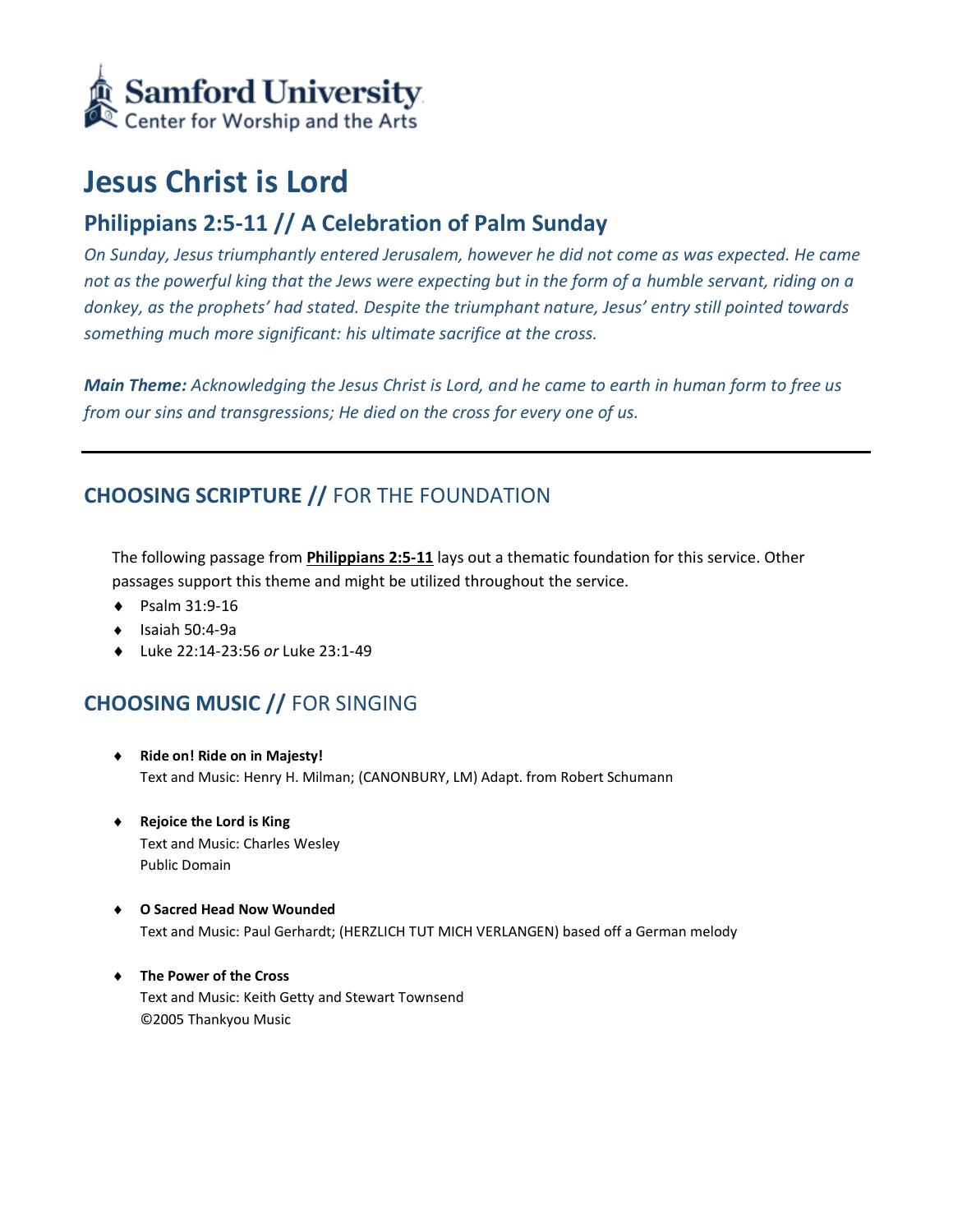#### **Thank You Jesus for the Blood**

Text and Music: Charity Gayle, David Gentiles, Steven Musso, Ryan Kennedy, Bryan McCleery, Daniel Galbraith ©2021 Come Up Kings Publishing, ComissionMusic, McCleery MSC, Watershed Worship Publishing, Steven Musso Music, Gather House Music Publishing, Gather House Music Publishing (Admin. By Watershed Music Publishing) CCLI Song No. 7172456

#### **King of Kings**

Text and Music: Hillsong Worship, Scott Ligertwood, Jason Ingram, Brooke Ligertwood, Daniel Galbraith ©2018 Hillsong Music Publishing (Admin. By Capitol CMG Publishing) Fellow Ships Music, So Essential Tunes (Admin. By Essential Music Publishing LLC) CCLI Song No. 7127647

### **CREATING DRAMA //** FOR HEARING

Use these resources from [theworkofthepeople.com](https://www.theworkofthepeople.com/) to go along with the service theme. You can also find several other great videos and music slides on this site.

#### ♦ **[Scattered Palms,](https://www.theworkofthepeople.com/scattered-palms)** *featuring* Phuc Luu

They did not turn an ear to him but made of their hearts a stone and rejected him, broke him over the rock of all their hopes and fears - Trampled palms. Scattered ashes. This reflection/poem is Inspired by the Liturgy of the Palms and the Liturgy of the Passion text from in the church calendar. Written by Kelly Hall and Phuc Luu, acting by Jeremy Wells, filmed by Josh Spires and music by Aural Method.

♦ **[The Victory of Suffering Love](https://www.theworkofthepeople.com/the-victory-of-suffering-love) ,** *featuring* Kallistos Ware Kallistos Ware's reflections on what Christ did on the Cross.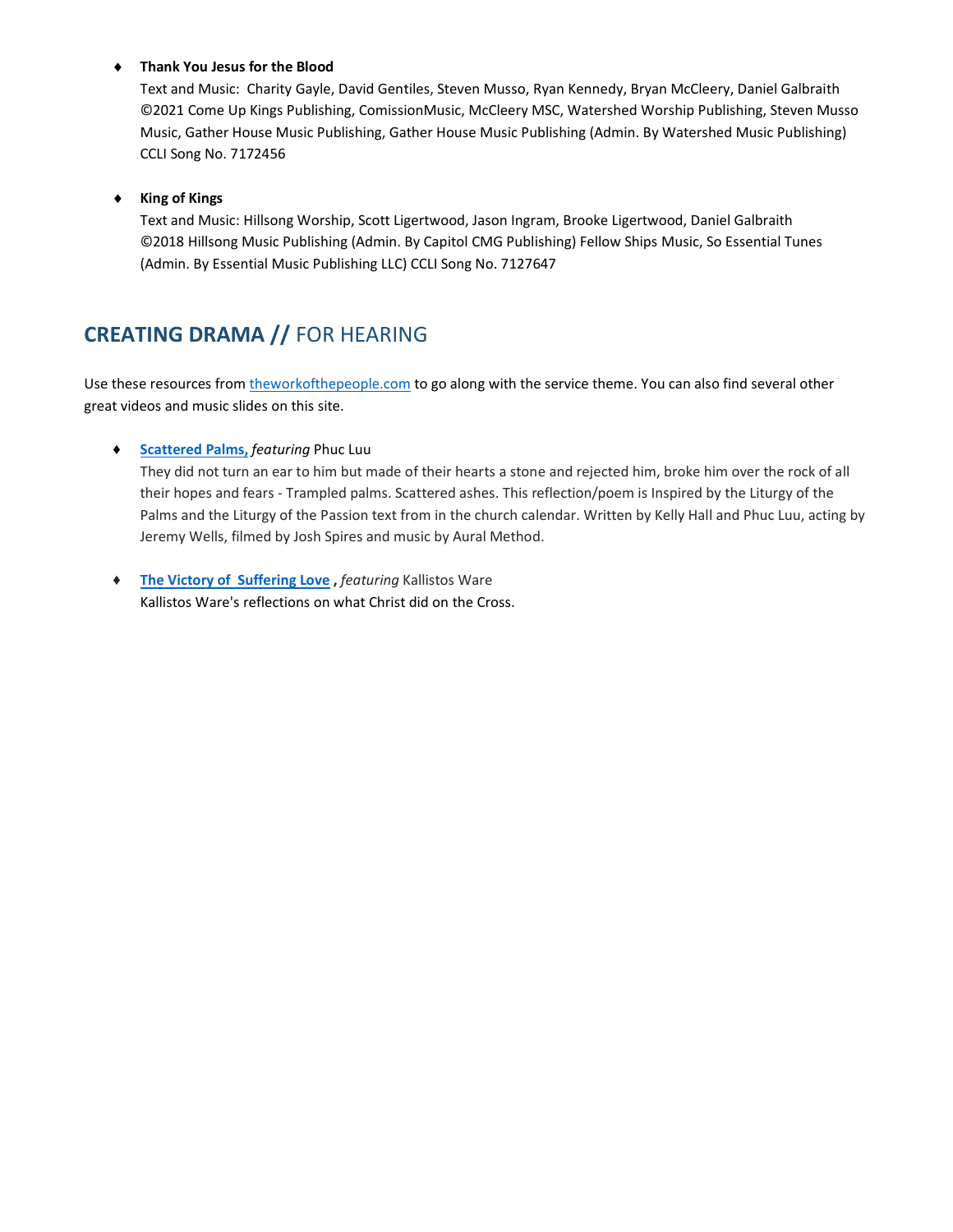# **FINDING ART //** FOR SEEING



**["Entry Into the City."](https://www.johnaugustswanson.com/default.cfm/PID%3D1.2.30.2-7.html)** Swanson, John August. "Entry into the City," from Art in the Christian Tradition, a project of the Vanderbilt Divinity Library, Nashville, TN. http://diglib.library.vanderbilt.edu/act-imagelink. pl?RC=56544 [retrieved April 11, 2019]. Original source: www.JohnAugustSwanson.com - copyright 1990 by John August Swanson.

# **LIVING WORSHIP //** FOR DOING

Here are some small group questions to take the lessons in the sermon a step further. Use these questions to stimulate conversation in a small group during the week or in a quiet time to guide prayerful thought and reflection.

- How can the knowledge that Jesus fulfilled the promises He made in the Old Testament prophecies fuel our faith and hope in Him?
- What are some practical changes we can make in our daily lives that reflect Jesus' humility in this passage?
- How can we use this to share God's continued faithfulness through His promise-keeping and the hope that it produces with unbelievers?

### **MAKING SPACE //** FOR WORSHIPING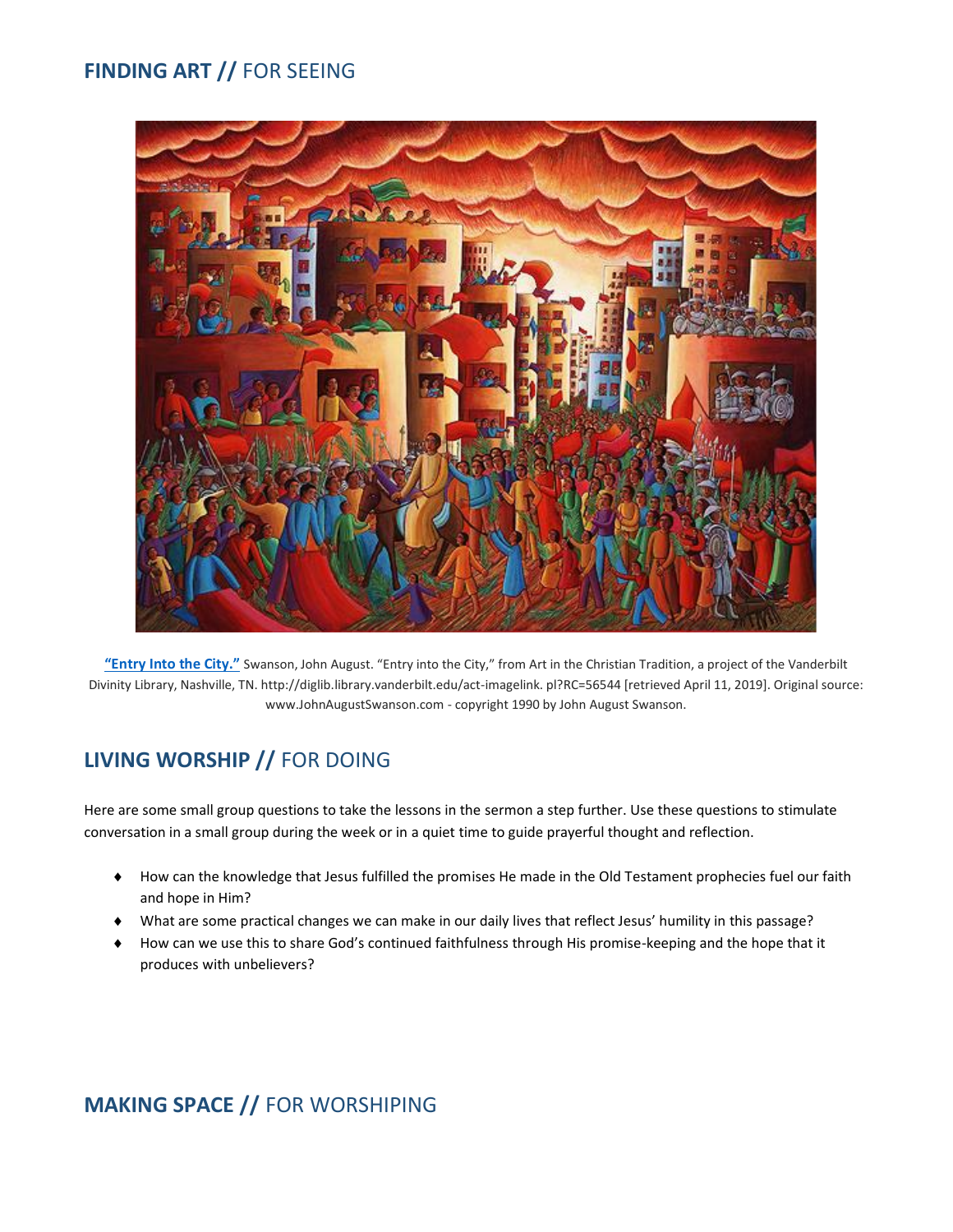Hand out individual palm branches or crosses made from the palm fronds to each member of the congregation. Be intentional in suggesting that the congregants keep these palm branches in a visual place over the next week. These serve as a reminder of the triumph of Jesus' resurrection and His victory over death.

The colors represented this day are either be purple or red. Usually there is some sort of fabric draped on the cross, or even flowers with these colors could be that representation.

# **WRITING POETRY //** FOR PRAYING

#### **Liturgy of the Palms**

God in highest heaven, how humbly you enter our world to reign: in Christ Jesus on dusty roads, riding a donkey. Help us to pave the way for your eternal realm with our prayer and praise, with our service and love, until the very stones cry out at the coming of your new creation; through Jesus Christ our Lord. Luke 19:28-40 / Palms

From the *Office of Theology and Worship*, Presbyterian Church (USA)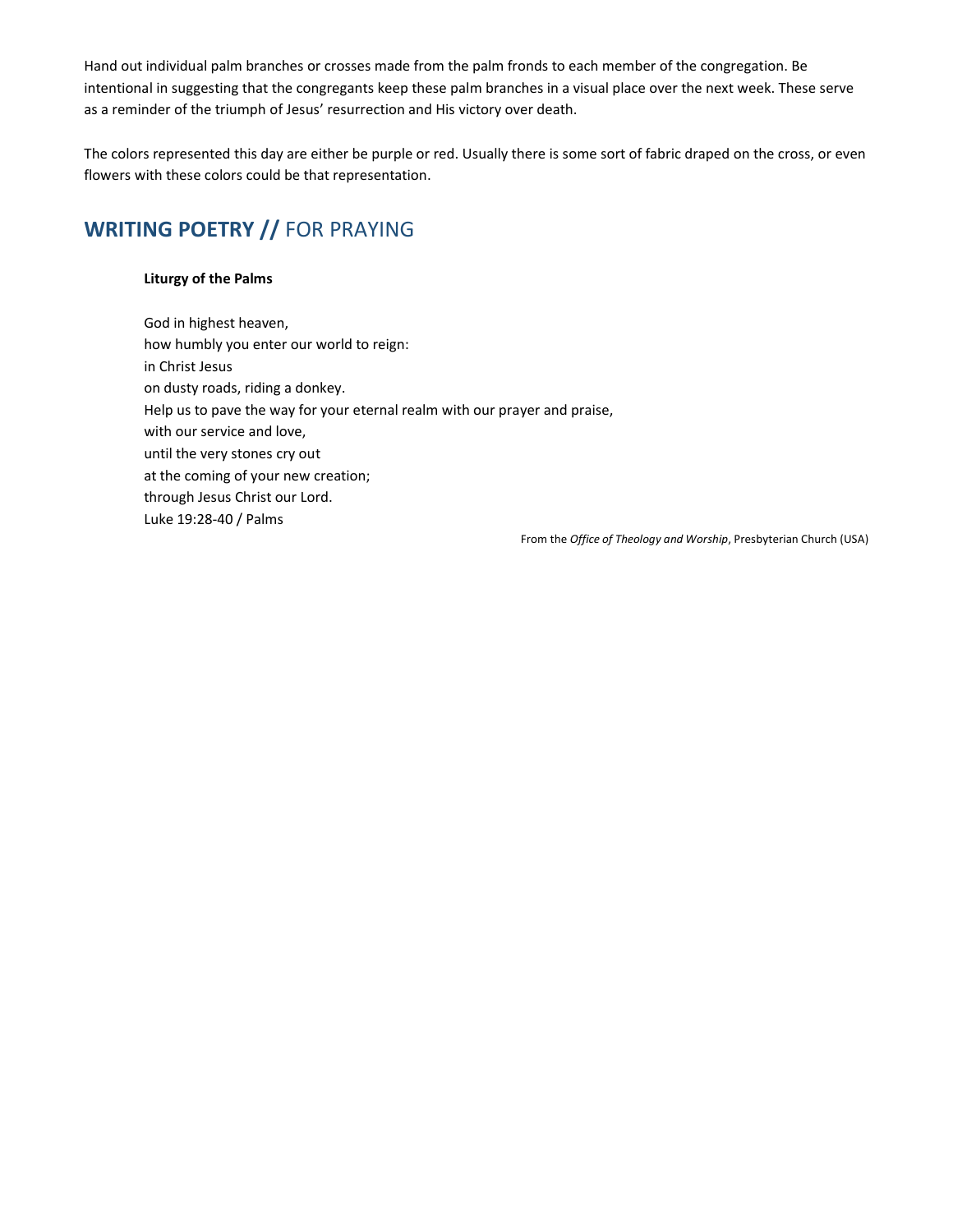

# **Jesus Christ is Lord**

### **Philippians 2:5-11 // Palm Sunday Service**

*Main Theme: Acknowledging the Jesus Christ is Lord, and he came to earth in human form to free us from our sins and transgressions; He died on the cross for every one of us.*

*[As people are walking in, volunteers at the door should pass out palm fronds to the congregants.]*

### **CALL TO WORSHIP**

| All: | On a colt, the foal of a donkey.                        |
|------|---------------------------------------------------------|
|      | Leader: Humble and riding on a donkey,                  |
| All: | Triumphant and victorious is he,                        |
|      | Leader: Lo, your king comes to you;                     |
| All: | Shout aloud, O daughter of Jerusalem!                   |
|      | Leader: Rejoice greatly, O daughter of Zion!            |
| All: | Hosanna in the highest!                                 |
|      | Lord                                                    |
|      | Leader: Blessed is the one who comes in the name of the |

from Zechariah 9:9

#### **PROCESSION**

SING: Rejoice the Lord is King

#### **WELCOME**

Turn and greet those around you

#### **ANNOUNCEMENTS**

#### **RESPONSIVE READING**

Reader 1: When Jesus had come near Bethphage and Bethany, at the place called the Mount of Olives, he sent two of the disciples, saying, "Go into the village ahead of you, and as you enter it you will find tied there a colt that has never been ridden. Untie it and bring it here. If anyone asks you, "Why are you untying it?" just say this, "The Lord needs it."

**All: Blessed is the one who comes in the name of the Lord; Hosanna in the highest.**

Reader 2: So those who were sent departed and found it as he had told them. As they were untying the colt, its owners asked them, "Why are you untying the colt?" They said, "The Lord needs it." Then they brought it to Jesus; and after throwing their cloaks on the colt, they set Jesus on it.

#### **All: Blessed is the one who comes in the name of the Lord; Hosanna in the highest.**

Reader 3: As Jesus rode along, people kept spreading their cloaks on the road. As he was now approaching the path down from the Mount of Olives, the whole multitude of the disciples began to praise God joyfully with a loud voice for all the deeds of power they had seen, saying, "Blessed is the king who comes in the name of the Lord! Peace in heaven, and glory in the highest heaven!"

**All: Blessed is the one who comes in the name of the Lord; Hosanna in the highest.**

Reader 4: Some of the Pharisees in the crowd said to him, "Teacher, order your disciples to stop." He answered, "I tell you, if these were silent, the stones would shout out."

**All: Blessed is the one who comes in the name of the Lord; Hosanna in the highest.**

> Scripture from Luke 19:29-40. Adapted from the Presbyterian Book of Common Worship (USA).

#### **SONGS OF WORSHIP**

Ride on! Ride on in Majesty! *or* Rejoice, the Lord is King